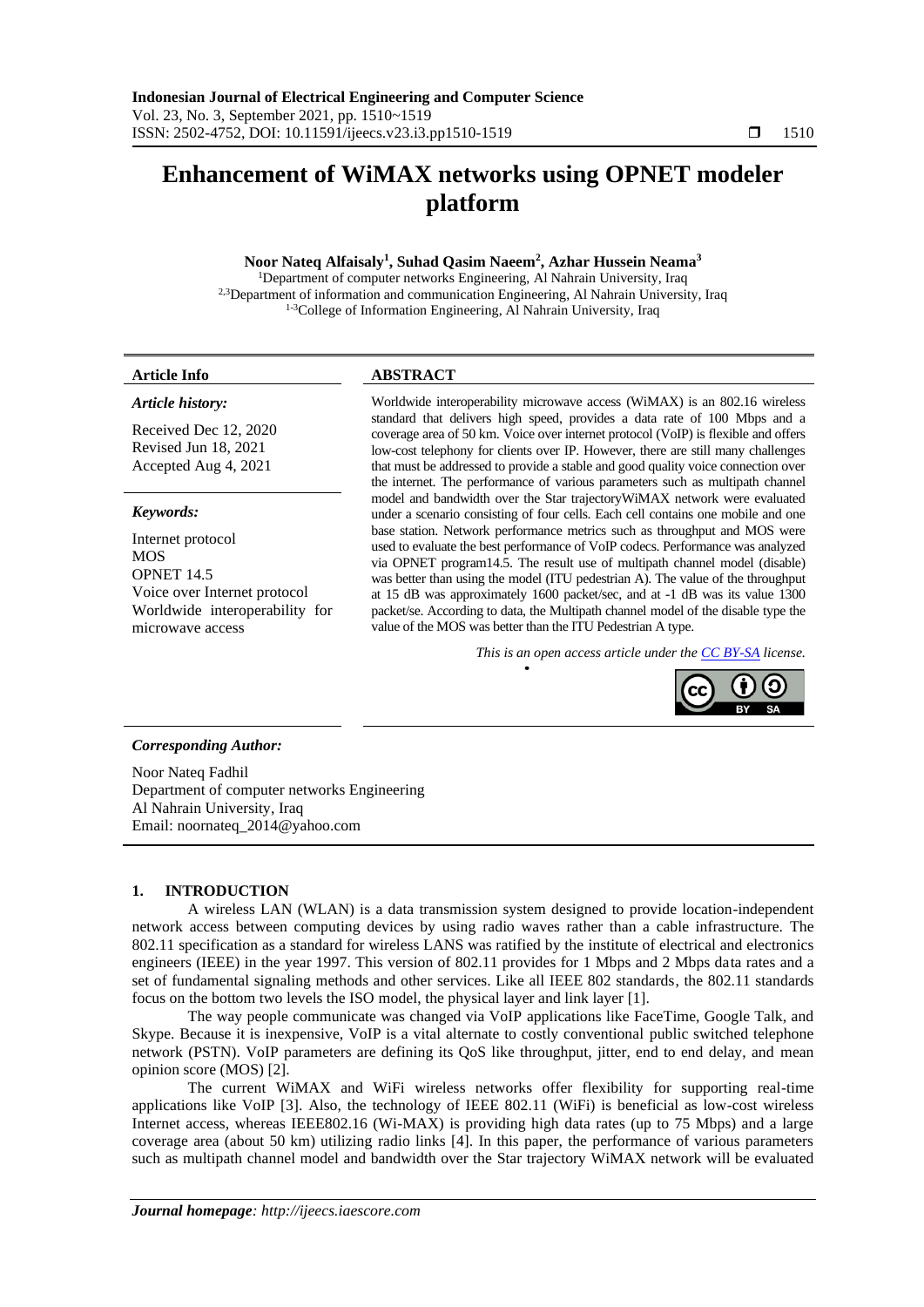under a scenario consisting of four cells. Many researchers study a WIMAX as Rajaraman [5] presented WIMAX use of a spiral resonator. The conventional patch antenna resonates at a frequency of 2.785 GHz while the modified antenna resonates at two frequencies of 2.45, 2.57 GHz with a gain of 4.19, 4.59 dB respectively. The percentage of miniaturisation is found to be 30.2%, 17.9% in the two chosen spectras. As well as Singh [6] presented WIMAXperformance investigation of the WIMAX system under different applications generating high load data traffic, various modulation schemes like BPSK, QPSK and QAM 64. The aim of this paper is prposed evaluation performance of various parameters such as multipath channel model and bandwidth over the Star trajectoryWiMAX network were evaluated under a scenario consisting of four cells. Each cell contains one mobile and one base station. Network performance metrics such as throughput and MOS were used to evaluate the best performance of VoIP codecs.

# **2. RELATED WORKS**

# **2.1. VOIP**

VoIP is specified as one of the internet technologies used to transmit multimedia and voice-over IPbased networks, particularly the Internet [7], [8]. VoIP is majorly utilized as one of the communication protocols for replacing conventional telephone technologies, PSTN. Recently, the popularity of VoIP was increased because it is inexpensive compared to traditional long-distance telephone calls. In addition, the telephone calls might be made over computer networks, like the Internet, with VoIP-to-VoIP at no additional cost other than the monthly fee the user is paying for Internet access.

VoIP is converting the analog voice signals into digital data packets from an end-user. The restored data packets will be transmitted to another end-user via a computer network. The digital data packets will undergo conversion again and will end up being the original analog voice signal. This technology provides service for real-time transmission of conversations with cost-effectiveness and flexibility. VoIP-to-PSTN services are also available at a fixed monthly payment; however, this type of service's performance is beyond the scope of this project and will not be discussed or analyzed. There are also some downsides to VoIP technology. It has an average drop of calls at 3%, and it could go up to 5%, while regular phone services have a moderate decrease in calls at less than 0.1%. In case of a power outage or lost access to the Internet, VoIP calls would not be able to make. Furthermore, there are no available VoIP-to-VoIP calls for emergency services.

# **2.2. VOIP over WI-MAX**

One alternative solution to wired networks is Wi-MAX as a broadband wireless technology; it provides a data rate of 75 Mbps with 50 km as coverage area [4]. In addition, it is supporting the requirements of QoS via many applications, particularly real-time applications like VoIP. There are four different traffic classes used by Wi-MAX for supporting its applications:

- a) Best effort (BE) was developed for web browsing applications [9] that don't need QoS.
- b) Non-real time polling service (nrtPS) supports non-real-time applications like FTP [10] requiring variable data sizes.
- c) Unsolicited grant services (UGSs) are supporting the applications of constant bit rate (CBR) like VoIP with no silence suppression [10], [11], in which users are assigned a fixed bandwidth via base station (BS).
- d) Real-time polling service (rtPS) is supporting the real-time applications with data of variable sizes like MPEG [11], in which Bandwidth is allocated via BS based on the request regarding subscriber station (SS).

Even though that Wi-MAX was developed for providing broadband Internet service, the applications of VoIP have an increased effect on the performance related to Wi-MAX networks [12].

#### **2.3. VOIP application QoS**

Currently, users benefit from present networks of data via video calls, voice calls, and text messages. Conventional phone networks cannot compete with such service types because of their reduced operating and equipment costs and the capability of integrating data and voice applications [13]. Also, QoS for VoIP was evaluated via performance metrics like jitter, end to end delay, and Mean Opinion Score MOS.

a) The scale of MOS is varying between 1 and 5, also measuring the voice quality. Furthermore, the value related to the most inferior quality was 1, while the optimal quality was 5 [14], as can be seen from Table1.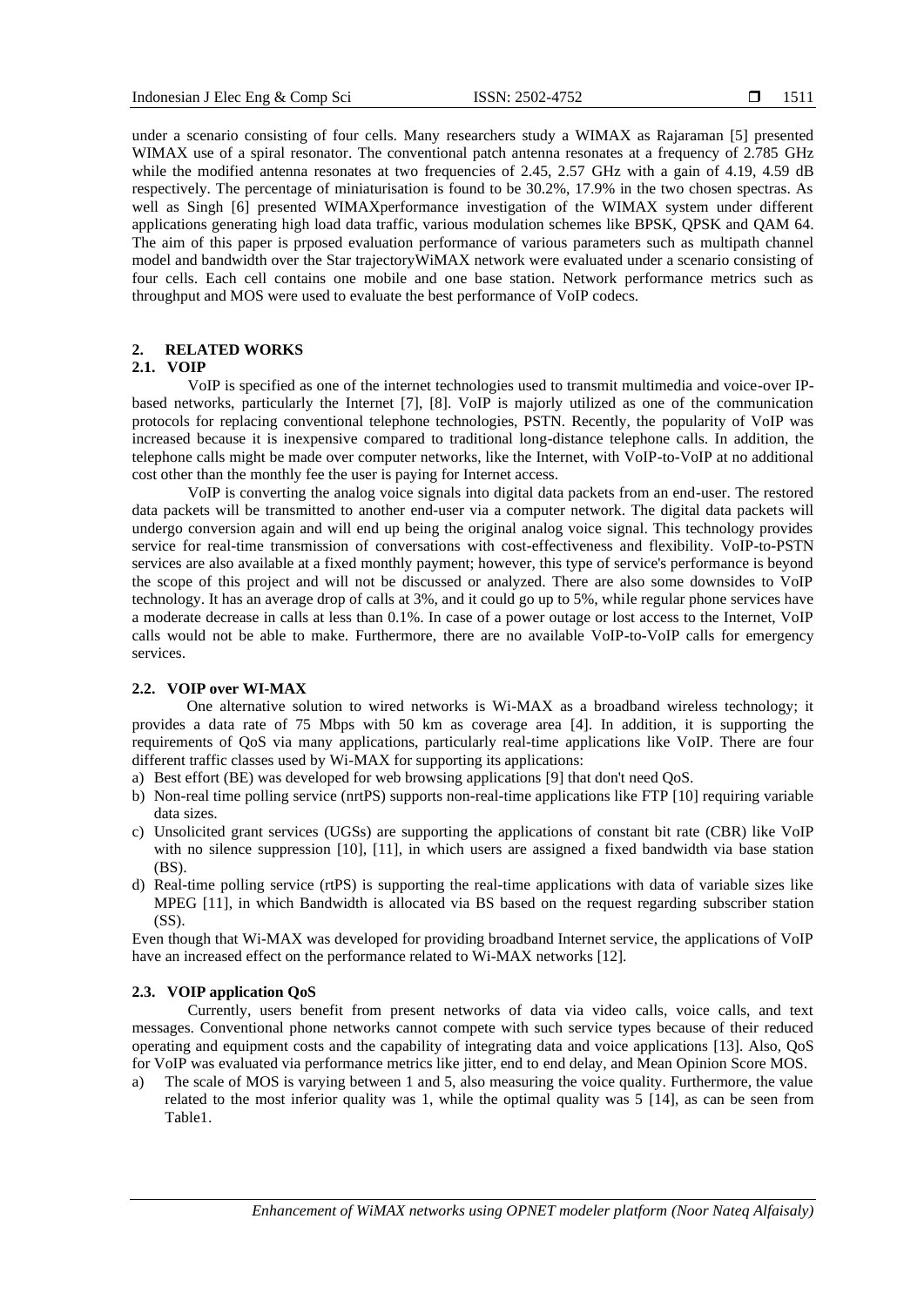| Table 1. MOS [15] |       |                                    |  |  |
|-------------------|-------|------------------------------------|--|--|
| Scale of Quality  | Score | The scale of Listening Effort      |  |  |
| Excellent         |       | No efforts needed                  |  |  |
| Good<br>4         |       | No considerable efforts needed     |  |  |
| Fair              | 3     | Moderate efforts needed            |  |  |
| Poor              | 2     | Substantial efforts needed         |  |  |
| <b>Bad</b>        |       | No meaning understood with efforts |  |  |

- b) Jitter can be defined as the arrival time variation related to consecutive packets [16]. Before the decoding, the packages arrived at limited size buffers and a few packages might come out of order or be lost. Jitter was calculated by evaluating the differences in packets delay overtime period [14].
- c) Packet's end-to-end delays were evaluated via the speakers' calculation of delays from the speakers to the receivers. Also, it involves decoding and encoding delay, network delay, decompression, and compression delays [16].

The telecommunication standardization sector of the international is providing the guidelines for voice quality measurements for jitter and end-to-end delay, as can be seen in Table 2. Tele-communications union (ITU-T) [16]. A voice call of better quality might be having a delay in the range of (0ms-150ms), while the jitter in range of (0-20) ms. Yet, when a call is experiencing a delay over 300 ms or jitter over 50 ms, it will be specified as poor quality, or else, calls specified to be of suitable quality.

| Table 2. Guidelines for the quality of voice [16]. |       |             |
|----------------------------------------------------|-------|-------------|
| Network parameters                                 | Good  | Acceptable  |
| Delays (ms)                                        | 0 150 | $150 - 300$ |
| Jitters (ms)                                       | 020   | $20 - 50$   |

#### **2.4. Codecs of VOIP**

VoIP depends on many codecs utilized to compress and decompress the audio samples; each of the codecs is applying a unique algorithm. Table 3 is providing a list of significant codecs [15]. This study is evaluating 3 VoIP codecs: G711, G723, and G729.

| Table 3. Major codecs of VoIP [12]. |                     |                   |  |
|-------------------------------------|---------------------|-------------------|--|
| Codec                               | Data rates $(kb/s)$ | <b>MOS</b> scores |  |
| G.711                               | 64                  | 4.30              |  |
| G.723                               | 5.30                | 3.60              |  |
| G. 726                              | 32                  | 4.00              |  |
| G. 728                              | 16                  | 3.90              |  |
| G. 729                              |                     | 4.00              |  |

#### **2.4.1. G. 711**

This is one of the public domain codecs majorly utilized in the applications of VoIP. In 1972, it was developed via ITU. In addition, it applies a logarithmic compression, which is compressing each one of the 16-bit samples to 8bits. Therefore, its bit rate was 64kbps, specified as the maximum bit rate between codecs. Furthermore, G. 711 offers an excellent quality of audio, and the value of MOS was 4.3 [17].

#### **2.4.2. G. 723**

This is considered one of the licensed codecs; it was developed for calls across modem links with (28.8kbps and 33kbps) data rates. Thus, it has two types with different bit rates: 6.4 and 5.3kbps [14]. This work considers 5.3 kbps, which is based on algebraic code excited linear prediction (ACELP), while the value of MOS was 3.60 [17].

#### **2.4.3. G729**

This has been considered one of the licensed codecs developed to deliver excellent quality of calls without high-bandwidth consumption [17]. It has been developed based on the conjugate structure ACELP (CS-ACELP) algorithm with an (8kbps) bit rate, while the values of MOS value were 4.0 [17], [18].

Recently, there was a rapid development in many wireless technologies. Thus, there was an increase in the requirements for wireless data services and multimedia applications like video streaming and VoIP [19].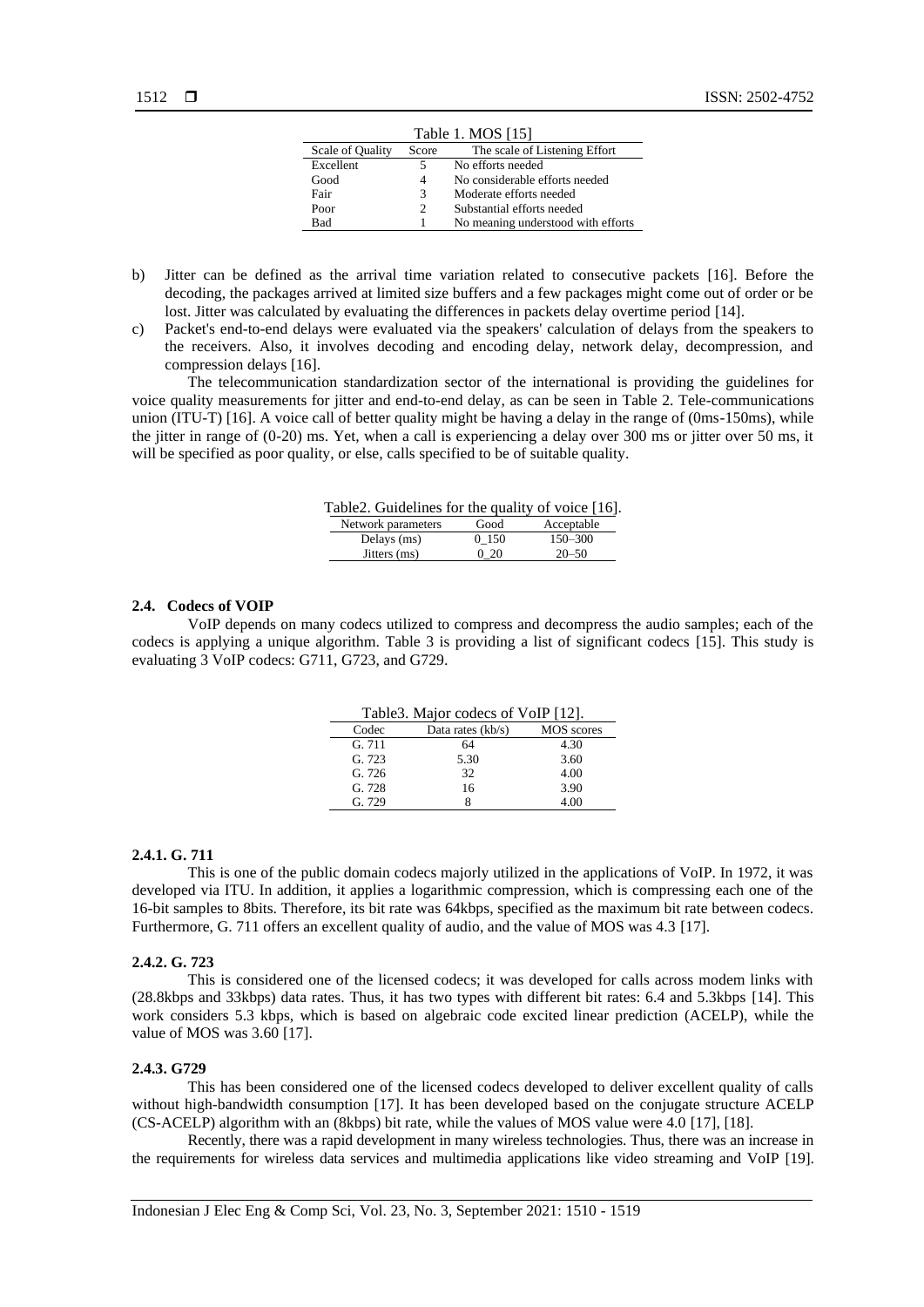Also, VoIP and video streaming were increasingly significant, particularly following the use of Wi-MAX networks in various nations [20]. Furthermore, studies tackled many features of VoIP over Wi-MAX. Besides, the researchers in [14] examined the performance related to VoIP as well as video streaming over Wi-MAX network (IEEE 802.16d for a fixed, nomadic user and IEEE 802.16e for mobile user)., and utilizing bandwidth (10 and 20 MHz). The results showed excellent performance in the case when using more channel bandwidth, while the packet loss was perfect in the case when utilizing IEEE 802.16e. There have been 8-users served when operating 10 MHz as channel bandwidth and 16-users when using 20 MHz as channel bandwidth. A study conducted by [21] examined the data and voice support in the Wi-MAX network. Their study's goal has been to read QoS's deployment over Wi-MAX network, also comparing the performance acquired utilizing two distinctive Wi-MAX service classes, for instance, ertPS and UGS. A study conducted by [22] examined a fixed Wi-MAX network for evaluating the VoIP performance. The presented work is evaluating the performance of VOIP related to Wi-MAX network with using various bandwidths and indicating the impact of differences in the multipath channel model on results, along with using Wi-MAX service class UGS. The service class of UGS has the best performance parameters serving VoIP.

#### **3. RESEARCH METHOD**

This paper has a Scenario consists of four cells, and each cell contains one mobile and one base station. Work through it to evaluate the performance of VOIP over the WiMax network by using OPNET MODELER 14.5. With change some parameters to get the best results. In Figures 1-4 clarify the parameters for each of them in Figure 1 WiMAX configureuration including the numbers of rows and efficiency mode (mobility and ranging enabled) the reason for choosing this type is because the project includes a mobile node. Wimax configure. Contents scheduling type (UGS) chose this type because it is used with VOIP. There are other types, for example (steps it is used with the active voice detection technology, rtps with video, nrtps with FTP and HTTP, best effort but this type does not have any guarantees. Moreover, OFDM PHYprofiles (wireless OFDM 20MHz), in Figure 2 also application configureurations (node-0) includes the description (voice PCM Quality speech) this type it has a high quality of voice, in Figure 3 profile configureuration. (node-1) includes many rows and profile name (voice\_app) because I reported about VOIP. Figure 4 WiMAX base station (BS) the WiMAX parameter antenna gain 15 dB and in Figure 5 and 6 mobiles (4-1) (1-1) have these mobiles the same Path loss parameter (free space). However, different int the multipath channel model in mobile  $(4-1)$  (disabled) and the mobiles  $[(1-1), (2-1), (3-1)]$  the multipath channel model (ITU Pedestrian A).

| Type: Utilties                           |                                     |          | Type: utility                       |                                 |                         |                           |
|------------------------------------------|-------------------------------------|----------|-------------------------------------|---------------------------------|-------------------------|---------------------------|
| Attribute                                | Value                               |          | Attribute                           |                                 | Value                   |                           |
| $\circledcirc$ mame                      | WilAX Config                        |          | ◈<br>$r$ name                       |                                 | node 0                  |                           |
| (?) ⊞ AMC Profile Sets Definitions       | $(\ldots)$                          |          |                                     | → B Application Definitions     | $\left( \ldots \right)$ |                           |
| 2 E Contention Parameters                | $\left( . \right)$                  |          |                                     | Number of Rows                  |                         |                           |
| ᢙ<br>Mumber of Retries                   | uniform int (1, 10)                 |          |                                     | e voice_app                     |                         |                           |
| ◈<br><b>Efficiency Mode</b>              | Mobility and Ranging Enabled        |          | ⊛                                   | Name                            | voice_app               |                           |
| <b>?</b> ■ MAC Service Class Definitions | $(\ldots)$                          |          | ٧                                   | <b>Description</b>              | $\left( \ldots \right)$ |                           |
| Mumber of Rowe                           | 3                                   |          | $\ddot{\text{o}}$                   | Custom                          | Off                     |                           |
| <b>F</b> Row 0                           | a.                                  |          | $\circledcirc$                      | Database                        | Off                     |                           |
| E Row 1                                  |                                     |          | こうのの                                | Email                           | Off                     |                           |
| 田 Row 2                                  | m.                                  |          |                                     | <b>Rp</b>                       | Off                     |                           |
| <b>⑦ E OFDM PHY Profiles</b>             | (.)                                 |          |                                     | Http                            | Off                     |                           |
| Mumber of Rows                           |                                     |          |                                     | Print                           | Off                     |                           |
| E Row 0                                  | <b>Side</b>                         |          | $\tilde{c}$                         | Remote Login                    | Off                     |                           |
| <b>El SC PHY Profiles</b>                | $\left( \ldots \right)$             |          |                                     | Video Conferencing              | Off                     |                           |
| Mumber of Rows                           |                                     |          | ⊚                                   | Voice                           | PCM Quality Speech      |                           |
| <b>F</b> Row 0                           | in.                                 |          | <b>EMOS</b>                         |                                 |                         |                           |
|                                          |                                     |          | <b>E MOS Advantage Factors</b><br>◈ |                                 | Default                 |                           |
|                                          |                                     |          | ⊚                                   | Voice Conversation Environments | All Environments        |                           |
| → Voice Encoder Schemes                  |                                     |          | All Schemes                         |                                 |                         |                           |
|                                          |                                     |          |                                     |                                 |                         |                           |
|                                          |                                     |          |                                     |                                 |                         |                           |
|                                          |                                     | Advanced |                                     |                                 |                         | Advanced                  |
| ◉                                        | Filter<br>Apply to selected objects |          | $\circledcirc$                      |                                 | Filter                  | Apply to selected objects |

Figure 1. Wimax configureuration Figure 2. Application configureuration

*Enhancement of WiMAX networks using OPNET modeler platform (Noor Nateq Alfaisaly)*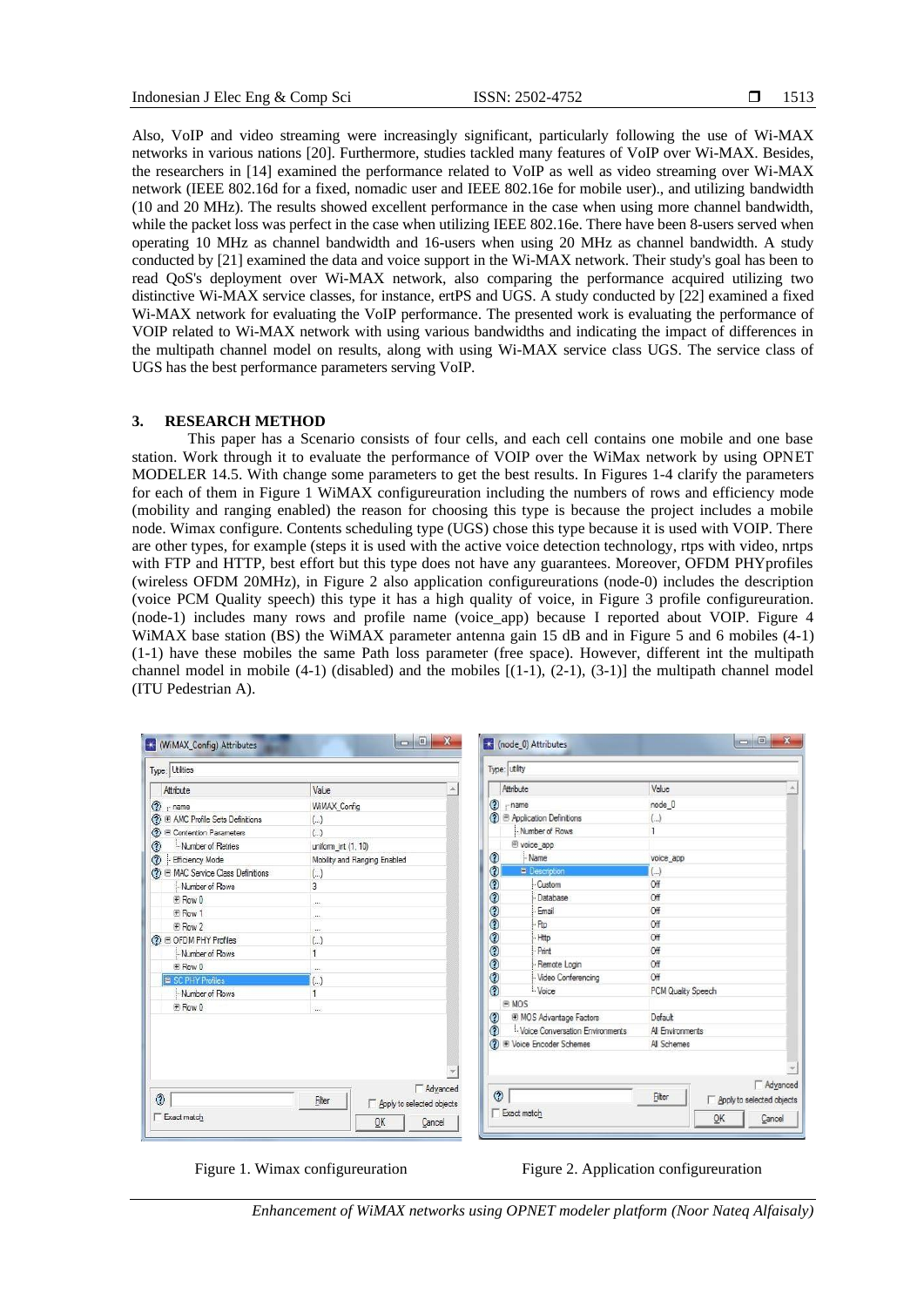# $1514$   $\Box$

#### ISSN: 2502-4752

|               |                                | Value                   |
|---------------|--------------------------------|-------------------------|
|               | Attribute                      |                         |
| ℗             | -name                          | node 1                  |
| ຈ             | <b>E</b> Profile Configuration | $(\ldots)$              |
|               | Mumber of Rows                 | $\mathbf{1}$            |
|               | <b>E</b> voice pro             |                         |
| $\frac{1}{2}$ | - Profile Name                 | voice pro               |
|               | <b>E</b> Applications          | $\left( \ldots \right)$ |
|               | Mumber of Rows                 | 1                       |
|               | voice app                      |                         |
| 000000        | Mame                           | voice app               |
|               | Start Time Offset (seconds)    | uniform (5,10)          |
|               | - Duration (seconds)           | End of Profile          |
|               | <b>E</b> Repeatability         | <b>Unlimited</b>        |
|               | - Operation Mode               | Serial (Ordered)        |
|               | Start Time (seconds)           | uniform (100, 10)       |
|               | - Duration (seconds)           | End of Simulation       |
| $\odot$       | <b>W</b> Repeatability         | $\left( \ldots \right)$ |

| Attribute                       | Value                       |
|---------------------------------|-----------------------------|
| <b>⑦</b> mame                   | Base Station_4              |
| <b>E WiMAX Parameters</b>       |                             |
| ◈<br>- Antenna Gain (dBi)       | 15 dBi                      |
| <b>IFI BS Parameters</b>        | Default                     |
| <b>E Classifier Definitions</b> | $\left(  \right)$           |
| - MAC Address                   | Auto Assigned               |
| Maximum Transmission Power (W)  | 0.5                         |
| のののののの<br>- PHY Profile         | WirelessOFDMA 20 MHz        |
| - PHY Profile Type              | OFDM                        |
| - PemBase                       | 3                           |
| E IP Routing Protocols          |                             |
| <b>E</b> Reports                |                             |
| 田 VPN                           |                             |
| 田 IP                            |                             |
| <b>E</b> Security               |                             |
| ⊕ L2TP                          |                             |
| <b>WE MPLS</b>                  |                             |
| <b>FIRSVP</b>                   |                             |
| System Management               |                             |
|                                 |                             |
|                                 |                             |
| ℗                               | <b>F</b> Advanced<br>Filter |

Figure 3. Profile configureuration Figure 4. WiMAX BS

|        | Attribute                              | Value                   |                      |
|--------|----------------------------------------|-------------------------|----------------------|
| ☺      | - PHY Profile                          | WirelessOFDMA 20 MHz    |                      |
|        | - PHY Profile Type                     | OFDM                    |                      |
| 00000  | <b>ELSS Parameters</b>                 | $\left(  \right)$       |                      |
|        | - BS MAC Address                       | Distance Based          |                      |
|        | F Downlink Service Flows               | $(\ldots)$              |                      |
|        | <b>El Uplink Service Flows</b>         | $(\ldots)$              |                      |
|        | Multipath Channel Model                | Disabled                |                      |
|        | F Pathloss Parameters                  | Free Space              |                      |
|        | - Ranging Power Step (mW)              | 0.25                    |                      |
| ಾ      | Fi Timers                              | Default                 |                      |
|        | Contention Ranging Retries             | 16                      |                      |
| ⊚      | <b>M</b> Mobility Parameters           | $\left( \ldots \right)$ |                      |
|        | <b>E HARQ Parameters</b>               | $\left( .\right)$       |                      |
|        | Maximum Retransmissions (numb 4        |                         |                      |
|        | - Explicit ACK Delay (number of fra 1  |                         |                      |
|        | Mumber of Charnels (UL)                | 8                       |                      |
|        | Number of Charnels (DL)                | 16                      |                      |
|        | - Buffer Size Constant (K)             | 20                      |                      |
| 000000 | <sup>1</sup> . Buffer Aggregation Flag | Disabled                |                      |
|        | - Piggyback BW Request                 | Enabled                 |                      |
| ᢙ      | CQICH Period                           | 3                       | $\blacktriangledown$ |
| ◈      |                                        |                         | Advanced             |

|               | Atribute                              | Value                   | ▲ |
|---------------|---------------------------------------|-------------------------|---|
| ◉             | MAC Address                           | Auto Assigned           |   |
|               | Maximum Transmission Power (W)        | 0.5                     |   |
| $\frac{1}{2}$ | PHY Profile                           | WirelessOFDMA 20 MHz    |   |
|               | - PHY Profile Type                    | OFDM                    |   |
| $\frac{1}{2}$ | <b>ELSS Parameters</b>                | ( )                     |   |
|               | - B.S. MAC, Address                   | Distance Based          |   |
| 0000          | <b>FI Downlink Service Flows</b>      | $\left( \ldots \right)$ |   |
|               | <b>El Uplink Service Flows</b>        | $\left( \right)$        |   |
|               | - Multipath Channel Model             | <b>ITU Pedestrian A</b> |   |
|               | <b>E Pathloss Parameters</b>          | <b>Free Space</b>       |   |
|               | - Ranging Power Step (mW)             | 0.25                    |   |
|               | <b>Fi</b> Timers                      | Default                 |   |
|               | - Contention Ranging Retries          | 16                      |   |
| のののの          | <b>E Mobility Parameters</b>          | Default                 |   |
|               | E HARQ Parameters                     | $(\ldots)$              |   |
|               | - Piggyback BW Request                | Enabled                 |   |
|               | COICH Period                          | ą                       |   |
| ಾಲಿಲಿ         | - Contention-Based Reservation Tim 16 |                         |   |
|               | Request Retries                       | 16                      |   |
|               | <b>E</b> Applications                 |                         |   |
|               | 田 H323                                |                         |   |
| ᢙ             |                                       | Advanced<br>Filter      |   |

Figure 5. Mobile (4-1) Figure 6. Mobile (1-1)

### **4. RESULTS AND DISCUSSION**

The outputs of the different simulation run, which have been obtained, were statistically analyzed. The simulation results are average MOS for all networks, MOS for mobile (4-1**)**, MOS for mobile (1-1), and throughput**.** Moreover, the quality of the VoIP call is measured through the result.

# **4.1. OPNET simulation modeler**

OPNET can be defined as one of the research-oriented network simulation tools. It is also supplying a comprehensive development environment for simulation and modeling of the used wireless and wired networks. Users are enabled via OPNET Modeler to develop customized models and simulating many network situations, like Wi-MAX and WiFi [23]. The first simulation software related to commercial network performances has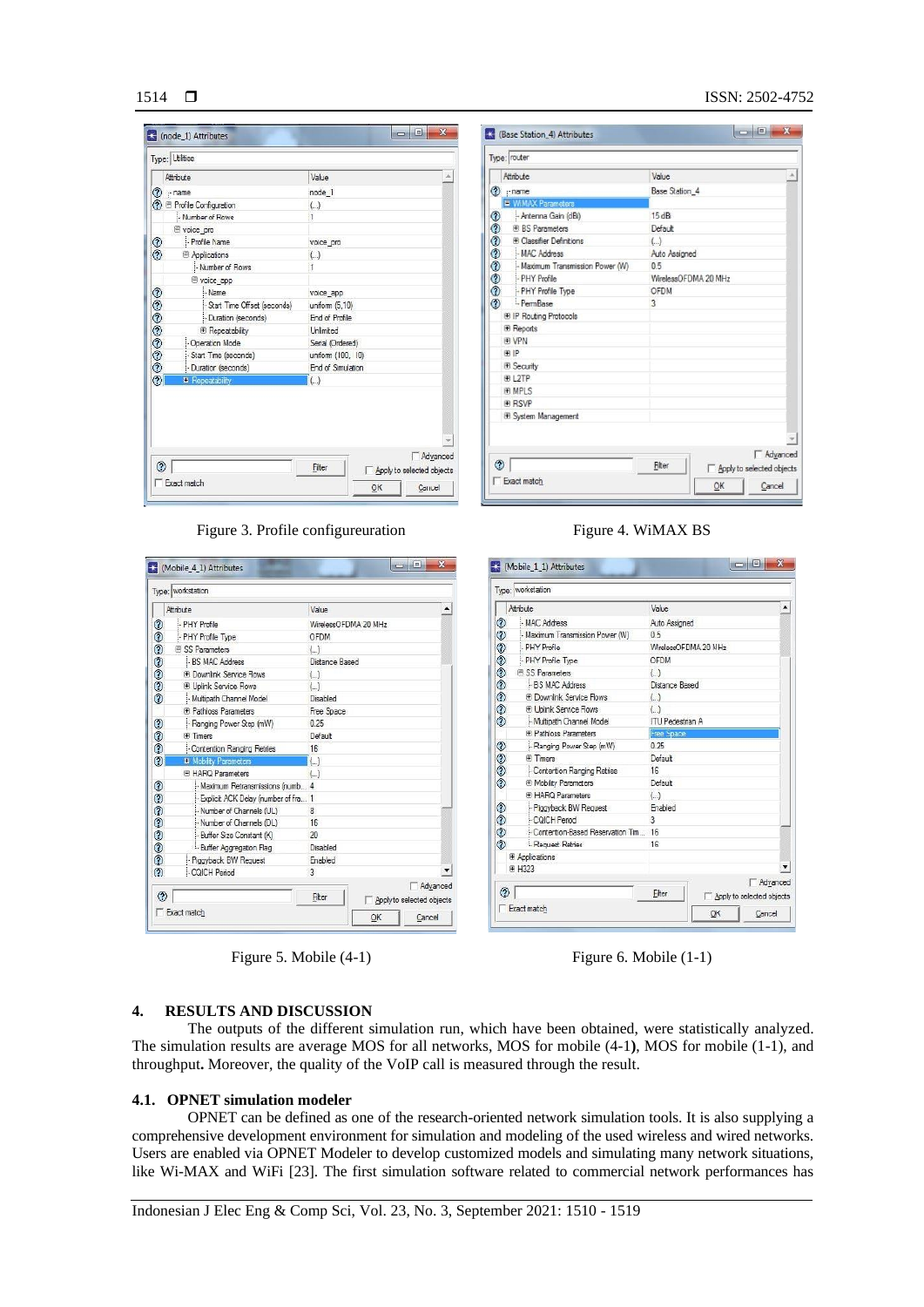been provided via OPNET company, which offers one of the optimization tools of powerful network performances making developed network simulations [24]. Other products' development at OPNET besides Modeler was achieved; also, it includes kit of OPNET Development and WDM guru [25], [26].

The simulation was one of the testing procedures related to the developed prototype on platform duplicating real environment and offering the possibility to study, create and modify the performances related to design proposing to strengthen and weaken the expectations before model implementation a real environment [27], [28].

#### **4.2. Simulation result**

The results are obtained after implementing the IEEE802.16e network simulation by using OPNET Modeler. The simulation includes Throughput (packet/sec), mean opinion score (MOS). In Figure 7, the Scenario 1 consists of four cells, and each cell contain one mobile and one base station and the path used in the movement of the mobile for the base station is the star trajectory. In Figure 8 shows the average MOS value. The MOS value describes the perceived quality of receiving voice after being transmitted and compressed using codecs, the MOS value in our results when the network using star Trajectory and the BW - 15 is recorded for mobile is higher than 3.5. Figure 9 shows the MOS for mobiles (1-1),(4-1) with used different parameters, With a note, in the case of using the multipath channel model (ITU pedestrian A) for mobile (1-1), the MOS is better and higher if use the multipath channel model (disable) for mobile (4-1). Moreover, in Figure 10, the throughput of mobile has a maximum rate of throughput of 1600 packets /sec when the network has star trajectory and the bandwidth  $(15 dB)$ . In Figures  $(11),(12),(13)$  the network also has star trajectory but the Bandwidth (-1 dB). In Figure 11 the average MOS for all Network equal 3. In Figure 12 also shows the MOS for mobiles (1-1),(4-1) with used different parameters, and using the multipath channel model (ITU pedestrian a) for mobile (1-1), and the multipath channel model (disable) for mobile (4-1), the MOS is better and higher if use the multipath channel model (disable) for mobile (4-1). In Figure 13 the throughput of mobile has a maximum rate of throughput of 1300 packets /sec when the network has star trajectory and the Bandwidth (-1 dB). However, when using the same scenario but with different bandwidths (15 dB, -1 dB), we get different results, noting that throughput in the case of higher Bandwidth is better. According to result, it can observed that the MOS for Mobile (4-1) higher than 2.5. However, for mobile (1-1) equal to 1.5. Here shows the effect of the difference in the multipath channel model. Figure 9 shows that.



Figure 7. Scenario (1) WiMax network (star trajectory)

```
For Mobile (4-1)B.W = 15, path loss parameter = free space
Multipath channel Model = Disable
```
For Mobile  $(1-1)$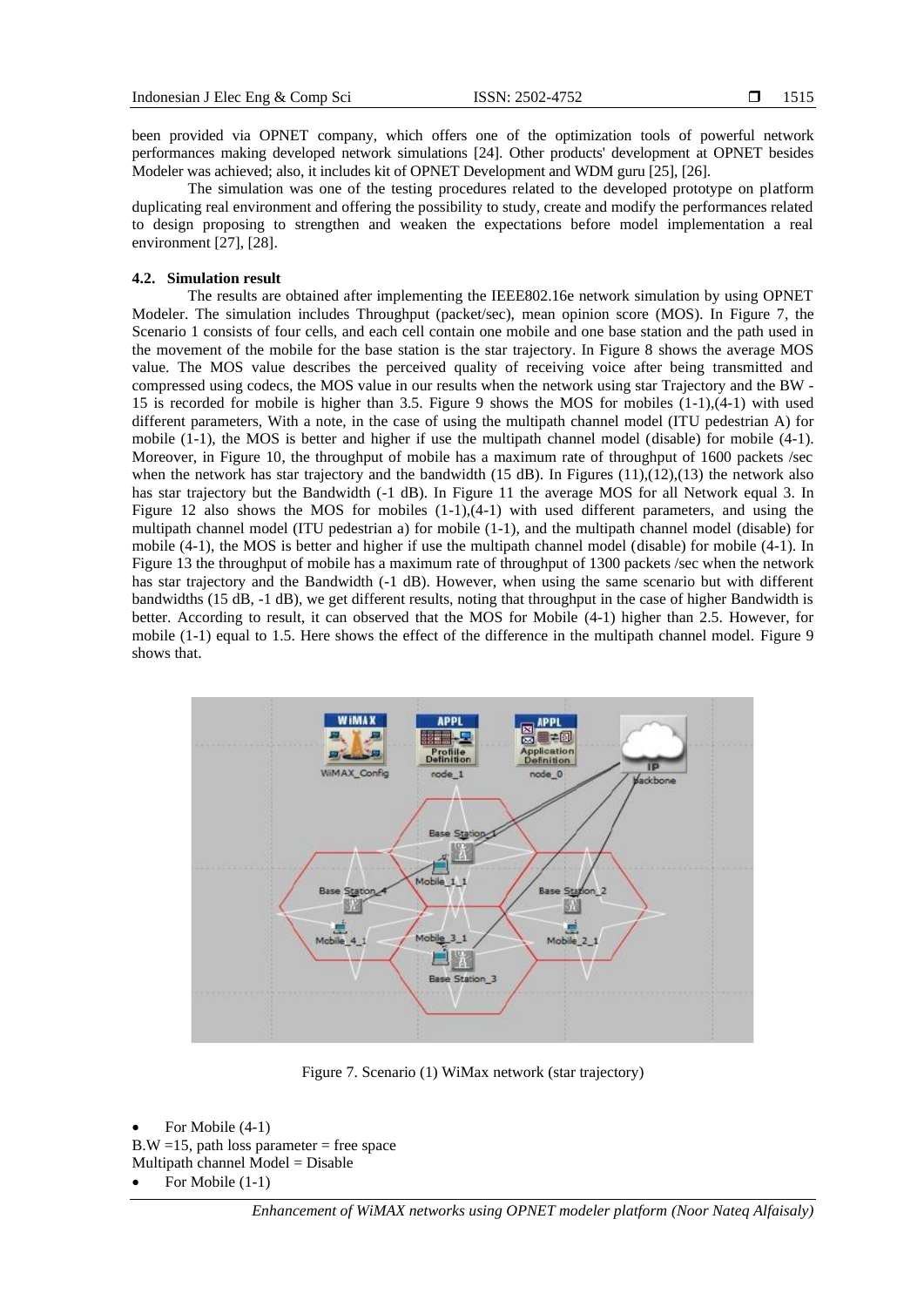$B.W = 15$ , pathloss parameter = free space Multipath channel Model = ITU Pedestrian A



Figure 8. AverageMOS for all



Figure 9. MOS



Figure 10. Throughp

In the same scenari, only the difference in Bandwidth =  $-1db$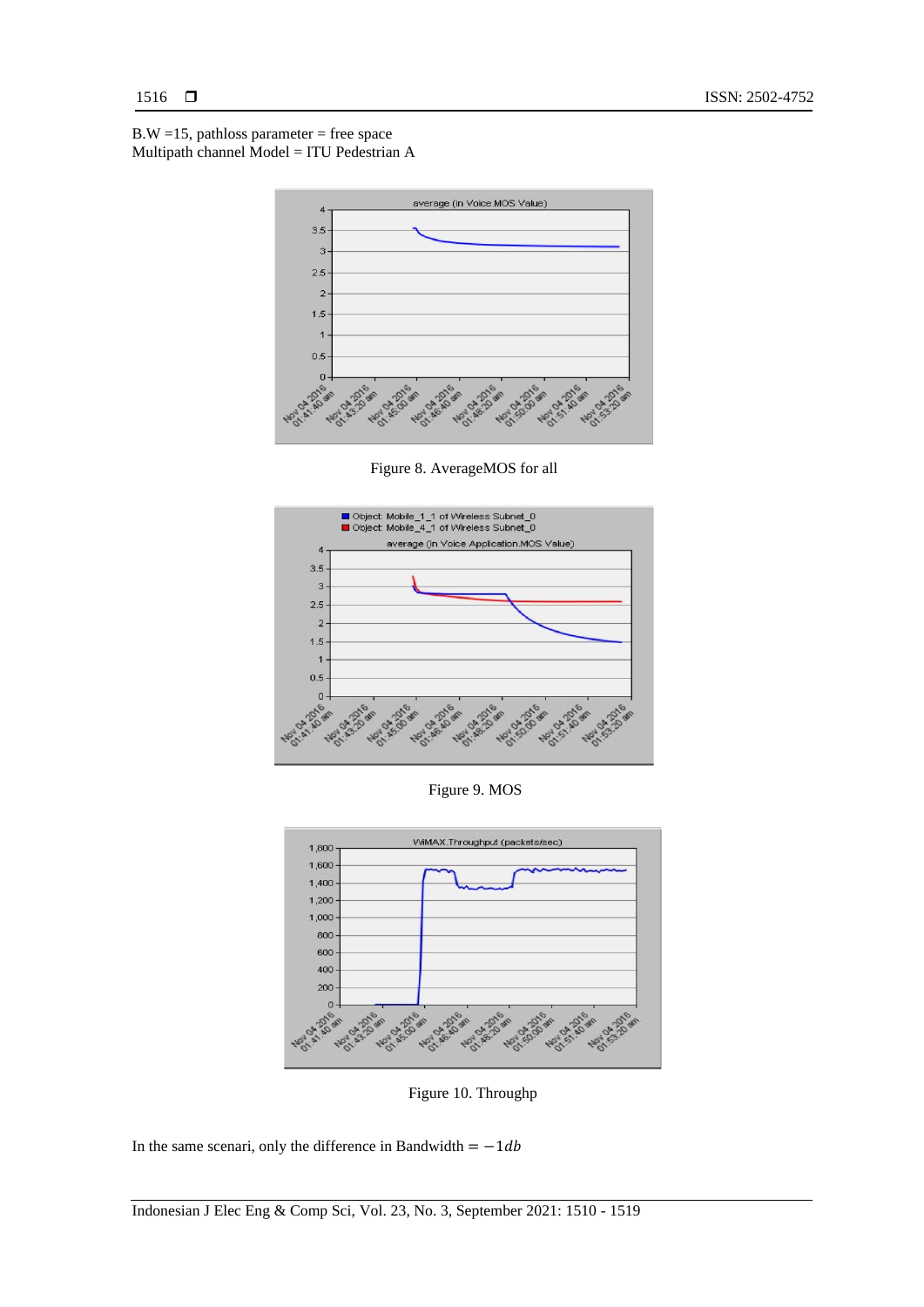In this result, we can see the MOS for mobile (4-1) higher than 2.9. However, for mobile (1-1), less than 2. Here shows the effect of the difference in the multipath channel model Figure 12 shows that,

• For mobile  $(4-1)$ 

 $B.W = -1dB$ , pathloss parameter = free space Multipath channel model = Disable

• For mobile 
$$
(1-1)
$$

 $B.W = -1dB$ , pathloss parameter = free space Multipath channel model = ITU Pedestrian A.



Figure 11. Average MOS for all network



Figure 12. MOS



Figure 13. Throughput

*Enhancement of WiMAX networks using OPNET modeler platform (Noor Nateq Alfaisaly)*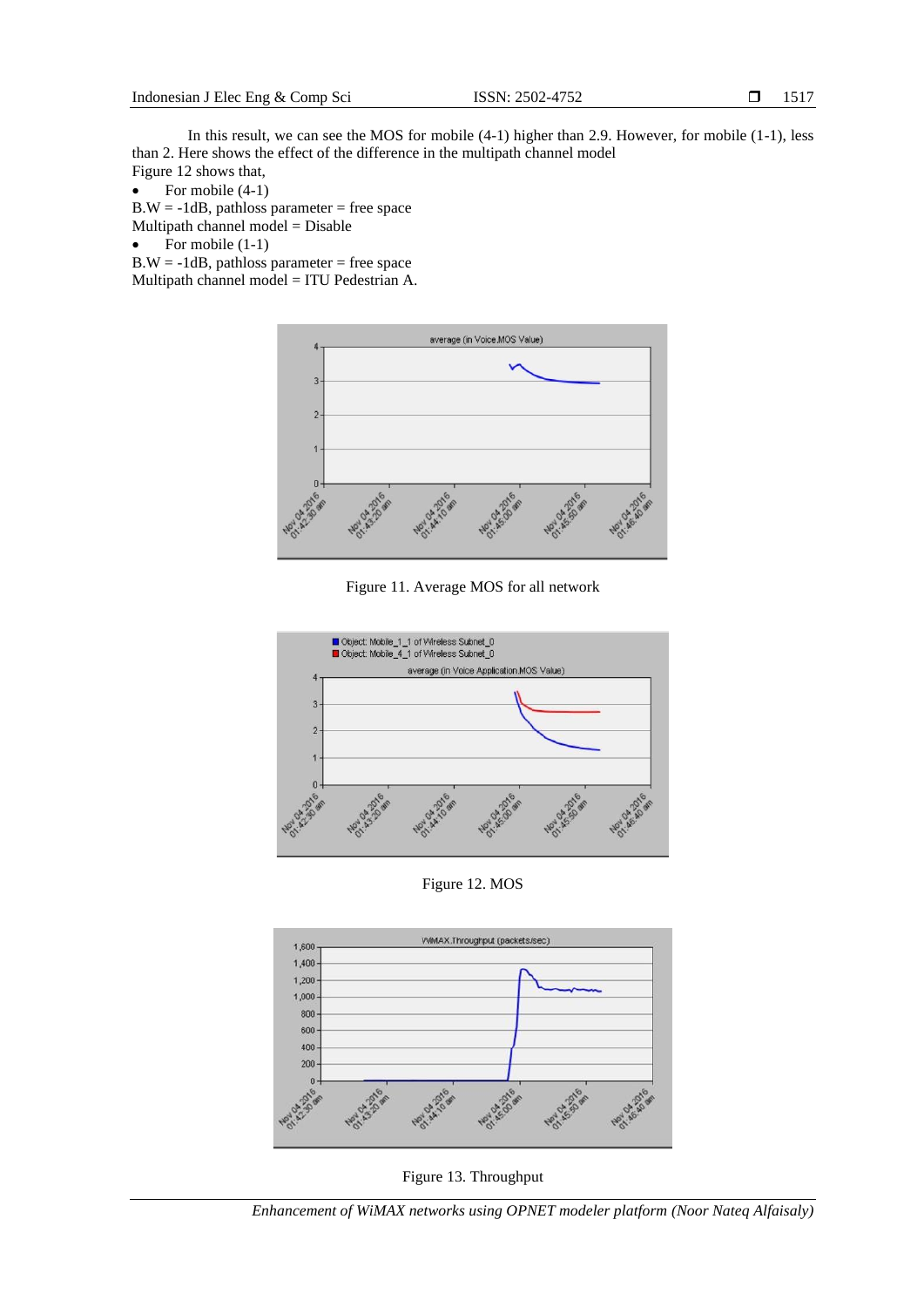### **5. CONCLUSION**

In this paper, extensive simulation study had conducted to evaluate the performance of WiMAX for supporting VoIP traffic. Important critical parameters such as Multipath channel model and bandwidth over the Star trajectory WiMAX network were analyzed. Simulation results show that when increase the bandwidth, the average MOS and the throughput was increased. Noting that the increase in bandwidth has a clearer effect on a throughput compared to MOS. The value of the throughput at 15dB was approximately 1600 packet/sec, and at -1dB was its value 1300 packet/sec. On the other hand, the bandwidth was fixed at (15dB, -1dB) with a change in the multipath channel model in two mobiles (1-1), (4-1). According to data, the multipath channel model of the disable types the value of the MOS was better than the ITU pedestrian A type. Future work includes adding other results, such as Traffic sent and received for mobiles, Jitter and End to end delay with the possibility of using other types of Multipath channel Model and clarifying the extent of their impact on the results. Performance was analyzed via OPNET program14.5. According to the results, the higher the BW, the better the results. In addition, the use of multipath channel model (disable) was better than using the model (ITU pedestrian A) the increase in bandwidth has a clearer effect on a throughput compared to MOS. The value of the throughput at 15dB was approximately 1600 packet/sec, and at -1dB was its value 1300 packet/se. According to data, the multipath channel model of the disable types the value of the MOS was better than the ITU pedestrian A type.

#### **REFERENCES**

- [1] A Colbach, G. "The WiFi Networking Book: WLAN Standards: IEEE 802.11 Bgn, 802.11n, 802.11ac and 802.11ax" Independently Published 2019 https://books.google.iq/books?id=QO6xxgEACAAJ
- [2] D. R. Mukaddim Pathan, Ramesh K. Sitaraman, "Advanced Content Delivery, Streaming, and Cloud Services," John Wiley & Sons, Inc., Hoboken, New Jersey, 2014, doi:10.1002/9781118909690.
- [3] S. Abdulmonem Saeed, "Performance Analysis of VoIP over Mobile WiMAX Networks," vol. 4, no. 6, pp. 2514-2518, 2016, doi: [10.1109/ICSGRC.2014.6908709.](http://dx.doi.org/10.1109/ICSGRC.2014.6908709)
- [4] S. Islam, M. Rashid, and M. Tarique, "Performance Analysis of WiMax WiFi System under Different Codecs," *Int. J. Comput. Appl.*, vol. 18, no. 6, pp. 13–19, 2011, doi: 10.5120/2290-2973.
- [5] G. Rajaraman, K. Parthiban, M. Ramaswamy, "Dual Band Miniaturized Patch Antenna for WLAN, WIMAX Applications Using Spiral Meta component," *IJSRSET*, vol. 2, no. 2, pp. 1086-1089, Print ISSN: 2395-1990, Online ISSN: 2394-4099.
- [6] R. Singh and S. Singh, "Evaluation of WIMAX 802.16 Technology Performance by Evaluating the Bit-Error Rate (BER) of OFDM Physical Layer under Different Modulation Schemes and Channel Conditions" *International Journal of Innovative Research in Electrical, Electronics, Instrumentation and Control Engineering*, vol. 4, no. 2, February 2016, doi: 10.17148/IJIREEICE.2016.4212.
- [7] M. H. Miraz, S. A. Molvi, M. A. Ganie, M. Ali, and A. R. H. Hussein, "Simulation and analysis of quality of service (QoS) parameters of voice over IP (VoIP) traffic through heterogeneous networks," *International Journal of Advanced Computer Science and Applications(IJACSA)*, vol. 8, no. 7. 2017, doi: 10.14569/ijacsa.2017.080732.
- [8] A. I. Alghannam and A. K. Alhafid, "Performance analysis of Unsolicited Grant Service (UGS) service class in WiMAX voip application," *J. Eng. Sci. Technol.*, vol. 15, no. 3, pp. 1481-1491, 2020, Accessed: Nov. 21, 2020. [Online]. Available: http://jestec.taylors.edu.my/Vol 15 issue 3 June 2020/15\_3\_2.pdf
- [9] A. A. Ali, S. Vassilaras, and K. Ntagkounakis, "A comparative study of bandwidth requirements of VoIP codecs over WiMAX access networks," in *NGMAST 2009 - 3rd International Conference on Next Generation Mobile Applications, Services and Technologies*, 2009, pp. 197-203, doi: 10.1109/NGMAST.2009.47.
- [10] L. Nuaymi, "WiMAX: Technology for Broadband Wireless Access," *John Wiley & Sons*, p. 310, 2007.
- [11] I. Koffman and Vincentzio Roman.-I, "Broadband Wireless Access Solutions Based on OFDM Access in IEEE 802.16," *IEEE communications magazine*, vol. 40, no. 4, pp. 96-103.2002.
- [12] L. Narvaez, J. Perez, C. Garcia, and V. Chi, "Designing 802.11 WLANs for VoIP and Data", *IJCSNS International Journal of Computer Science and Network Security*, vol. 7, no. 7, pp. 248-256, 2007.
- [13] Rias M, Jeffrey G, Andrews, and Arunabha Ghosh, "*Fundamentals of WiMAX: Understanding Broadband Wireless Networking*," Pearson Education, 2007.
- [14] T. C. Kwok, "Residential broadband internet services and applications requirements," *IEEE Commun. Mag.*, vol. 35, no. 6, pp. 76-83, 1997, doi: 10.1109/35.587710.
- [15] G. F. Ahmad Jubair, M. I. Hasan, and O. Ullah, "Performance Evaluation of IEEE 802 . 16e ( Mobile WiMAX ) in OFDM Physical Layer," 2009.
- [16] M. Edwards, "IP telephony ready to explode into the corporate world,", pp. 96-97, 2001.
- [17] P. P. Francis-Cobley and A. D. Coward, "Voice over IP versus voice over frame relay," *International Journal of Network Management*, vol. 14, no. 4. pp. 223-230, Jul. 2004, doi: 10.1002/nem.518.
- [18] P. Chandrasekhar, M. Kumar, and M. Nathan, "Bandwidth-efficient voice activity detector," *[IET-UK International](https://digital-library.theiet.org/content/conferences/2007/002;jsessionid=2tnl4nakwrmfl.x-iet-live-01)  [Conference on Information and Communication Technology in Electrical Sciences \(ICTES 2007\)](https://digital-library.theiet.org/content/conferences/2007/002;jsessionid=2tnl4nakwrmfl.x-iet-live-01)*, pp. 533-538, 2007, doi: [10.1049/ic:20070669.](https://doi.org/10.1049/ic:20070669)
- [19] S. Sengupta, M. Chatterjee, and S. Ganguly, "Improving quality of VoIP streams over WiMax," *IEEE Trans. Comput.*, vol. 57, no. 2, pp. 145-156, 2008, doi: 10.1109/TC.2007.70804.